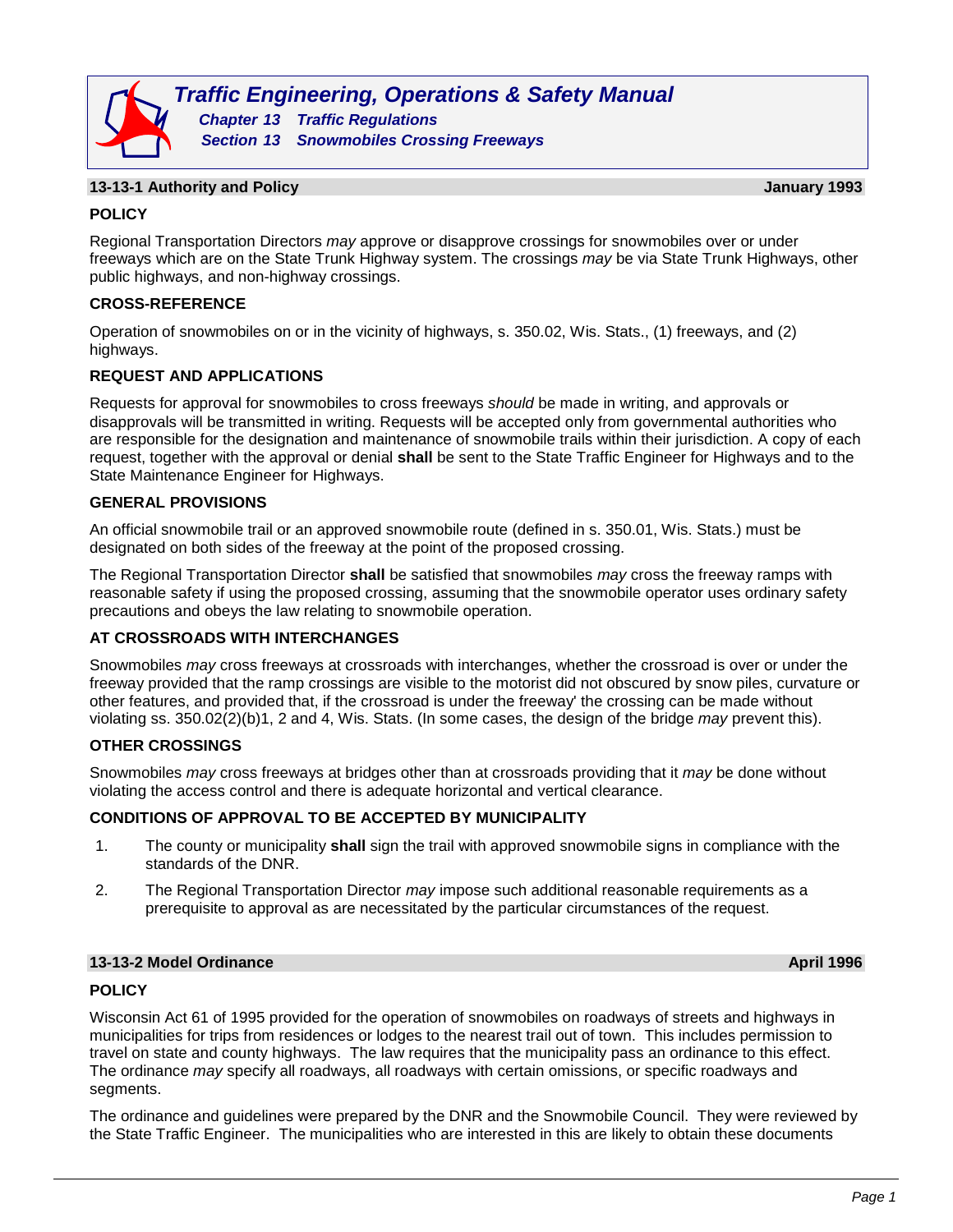from the other agencies, but a copy is included herein for the Regions' information and for making copies if asked.

#### SNOWMOBILE ACCESS MODEL ORDINANCE

#### **AN ORDINANCE TO ALLOW SNOWMOBILE ACCESS FROM A RESIDENCE OR RESIDENCE AND LODGING ESTABLISHMENT TO A SNOWMOBILE ROUTE OR TRAIL,**  IN THE (TOWN/CITY/VILLAGE) OF

**COUNTY, WISCONSIN AND PRESCRIBING PENALTIES FOR VIOLATION THEREOF.**

The (Town/City/Village) Board of the (Town/City/Village) of County, Wisconsin do ordain as follows:

Section I. Intent

1a. The intent of this ordinance is to provide a means for persons to travel from a residence within the limits of (Town/City/Village) example and the set of the county, the county, the county, the county,  $\sim$ Wisconsin for the shorten distance that is necessary for a person to operate a snowmobile to the snowmobile route or trail that is closed to that residence.

**OR**

1b. The intent of this ordinance is to provide a means for persons to travel from a residence and lodging establishment within die limits of (Town/City/Village) \_

\_\_\_\_\_\_\_\_\_\_\_\_\_\_\_\_\_\_\_\_\_ County, Wisconsin for the shortest distance that is necessary for a person to operate a snowmobile to the snowmobile route or trail that is closest to that residence and lodging establishment

Section II. Statutory Authority

This ordinance is adopted as authorized under s.350. 18 (3) (a).

Section III. Designated Roadways and/or Highways

No person **shall** operate a snowmobile on a roadway or shoulder of a highway not designated as a snowmobile route other than the following:

(a) all roadways or shoulders or,

(b) the following listed roadways or shoulders \_\_\_\_\_\_\_\_\_\_\_\_\_\_\_\_\_\_\_\_\_\_\_\_\_\_\_\_\_\_\_\_\_\_

\_\_\_\_\_\_\_\_\_\_\_\_\_\_\_\_\_\_\_\_\_\_\_\_\_\_\_\_\_\_\_\_\_\_ \_\_\_\_\_\_\_\_\_\_\_\_\_\_\_\_\_\_\_\_\_\_\_\_\_\_\_\_\_\_\_\_\_\_

Section IV. Conditions

This ordinance designates the roadways and/or shoulders of specific highways for snowmobile travel by persons residing in or staying at a lodging establishment within the limits of (Town/City/Village)

\_\_\_\_\_\_\_\_\_\_\_\_\_\_\_\_\_\_\_\_\_\_\_\_\_\_\_\_\_\_\_, \_\_\_\_\_\_\_\_\_\_\_\_\_\_\_\_\_\_\_\_\_\_\_ County*,* Wisconsin to travel for the shortest distance that is necessary to reach the snowmobile trail or route that is closest to that residence or lodging establishment subject to the following conditions:

Section V. Speed

A snowmobile operated on a portion of the roadway or shoulder of a highway pursuant to this ordinance **shall** observe roadway speed limits.

Section VI. Enforcement

This ordinance **shall** be enforced by any law enforcement officer of the (Town/City/Village) of \_\_\_\_\_\_\_\_\_\_\_\_\_\_\_\_\_\_\_\_\_\_\_\_\_\_\_\_\_\_, \_\_\_\_\_\_\_\_\_\_\_\_\_\_\_\_\_\_\_\_\_\_\_\_ County, Wisconsin.

Section VII. Penalties

Wisconsin state snowmobile penalties as found in s. 350.11(1)(a), Wis. Stats., are adopted by reference.

Section VIII. Severability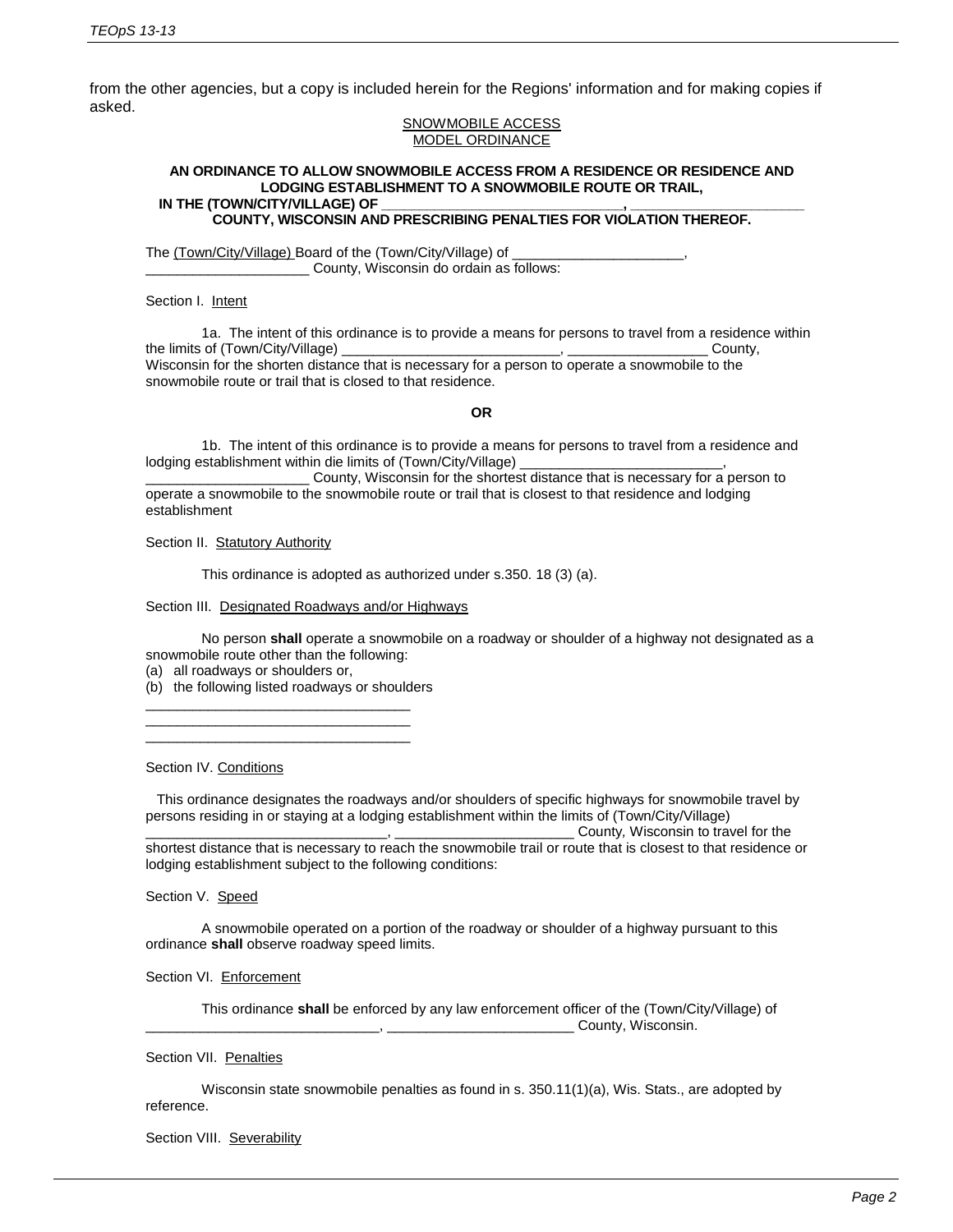The provisions of this ordinance **shall** be deemed severable and it is expressly declared that the (Town/City/Village) Board would have Wised the other provisions of this ordinance irrespective of whether or not one or more provisions *may* be declared invalid. If any provision of this ordinance or the application to any person or circumstances is held invalid, the remainder of the ordinance and the application of such provisions to other persons or circumstances **shall** not be affected.

Section VIII. Effective Date

This ordinance will become effective upon passage and publication.

Passed this \_\_\_\_\_\_\_\_\_\_\_\_\_\_ day of \_\_\_\_\_\_\_\_\_\_\_\_\_\_\_\_\_\_\_\_\_\_, \_\_\_\_\_\_\_\_\_\_ (year).

(Town/City/Village) Chairman

\_\_\_\_\_\_\_\_\_\_\_\_\_\_\_\_\_\_\_\_\_\_\_\_\_\_

# **GUIDELINES FOR WRITING LOCAL SNOWMOBILE ACCESS ORDINANCES**

This guideline and attached model ordinance is provided to assist you in developing your local ordinance. You *may* be more restrictive, you do not have to include lodging establishments and additional snowmobile regulations such as snowmobile routes can be included. Please feel free to utilize all or portions of this model.

State law allows Towns, Cities and Villages to enact local regulations allowing snowmobilers to travel between a residence or a lodging to travel along roadways and/or shoulders of highways to die closest snowmobile route or trail. The authority to enact local snowmobile residential access regulations is found in Chapter 350. 1 1(1)(a) of the Wisconsin Statutes.

## **Section I. Intent**

State the specific name of the (Town/City/Village) covered by the ordinance. The law gives you the option to allow residential access and lodging access (only if residential access is also allowed) within your jurisdiction to operate their snowmobiles on a roadway or shoulder of a highway. Specify which activities you are allowing.

## **Section II. Statutory Authority**

Your authorizing statute is s.350.18 (3)(a).

## **Section III. Designating Roadways and/or Highways**

You have authority to open all the roadways and shoulders of highways within your jurisdiction for residential/lodging establishment access. This includes state and county trunk highways within your jurisdiction. Even though this authority exists, you also have the right to omit these major roadways from your ordinance. You are encouraged to open up only those roadways that will suit the needs of the snowmobilers in your community. Once determined, list the specific roadways to be open to snowmobilers.

The authorizing law gives you two options on where snowmobiles *may* be operated. One is the roadway which is the traveled portion of a highway or on the shoulder. Specify in this section where you are authorizing snowmobile operation.

## **Section IV. Conditions**

Except for speed limits, the authorizing law does not grant additional authority to regulate snowmobile operation. (Municipal snowmobile ordinances are subject to the limitations of s.350.18, Wis. Stats.) However, you have the right to establish conditions on the right to use the roadways. The following is a list of conditions for your consideration:

- 1. Snowmobiles **shall** be operated on the extreme right side of the roadway and travel with the flow of traffic.
- 2. Snowmobiles are to be operated in single file.
- 3. Headlights *should* be on at all times.
- 4. Snowmobile operators **shall** yield the right-of-way to other vehicular traffic and pedestrians.

Snowmobiles violating any of the above conditions would be subject to the underlying violation of operating on the roadway.

## **Section V. Speed**